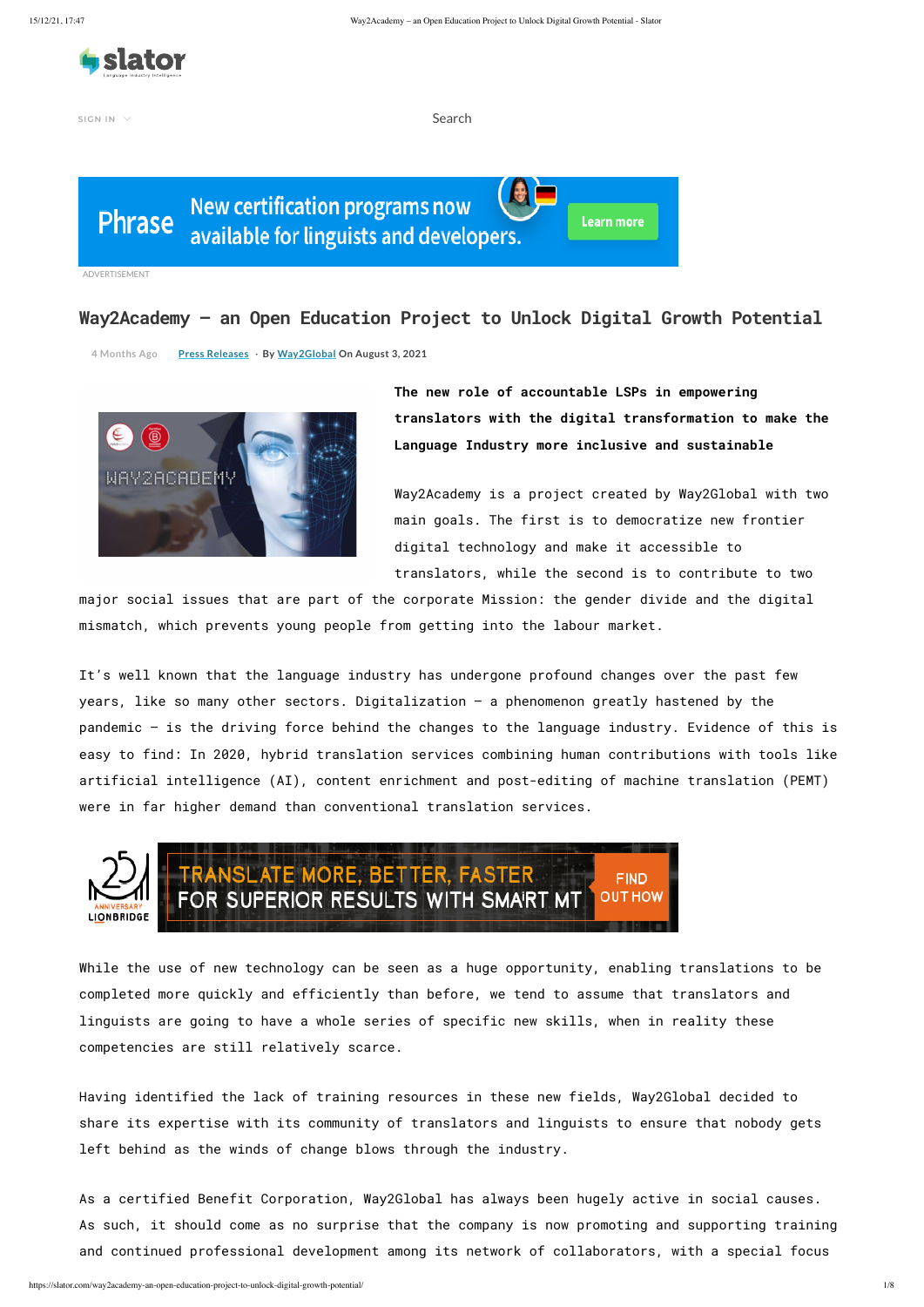https://slator.com/way2academy-an-open-education-project-to-unlock-digital-growth-potential/ 2/8

on women and young people – the groups that are bearing the brunt of the pandemic.

It has been widely demonstrated that women and young people have been the groups most adversely affected by the financial and social impact of the pandemic.

Women are at risk of being excluded from the labour market, while young people are seeing fewer and fewer opportunities to get into it in the first place. Sadly, both women and young people in the translation industry appear to be lacking the kind of digital skills that are seen as essential in the current market.

Having listened to our community and taken time to understand their needs, we arrived at a solution: Way2Academy.

Our raison d'être as a certified Benefit Corporation is to pursue a more sustainable future for all through every decision we make and every action we take.

Devised by Way2Global Founder and CEO Laura Gori and Dr Pietro Schenone, the former Director of the Altiero Spinelli School of Interpreting and Translation in Milan, Way2Academy promotes digital reskilling and upskilling among translators so that they can gain familiarity with new technology and take control of their careers as they move into new fields.

Through granular online learning modules, Way2Academy lets participants structure their training as best suits their training needs and personal commitments.

Way2Academy is the perfect complement to the company's other flagship programme, Language Industry 4.0, which is designed to promote technological innovation and digital education as drivers of female empowerment.

For Way2Global, generating social impact and delivering initiatives that benefit its stakeholders – particularly its translators and linguists – is just as important as creating economic value.

Indeed, our hope is that Way2Academy will ultimately contribute to realizing Sustainable Development Goal 4: Quality education for all.



## SHARE  $\parallel$   $\parallel$   $\parallel$   $\parallel$   $\parallel$